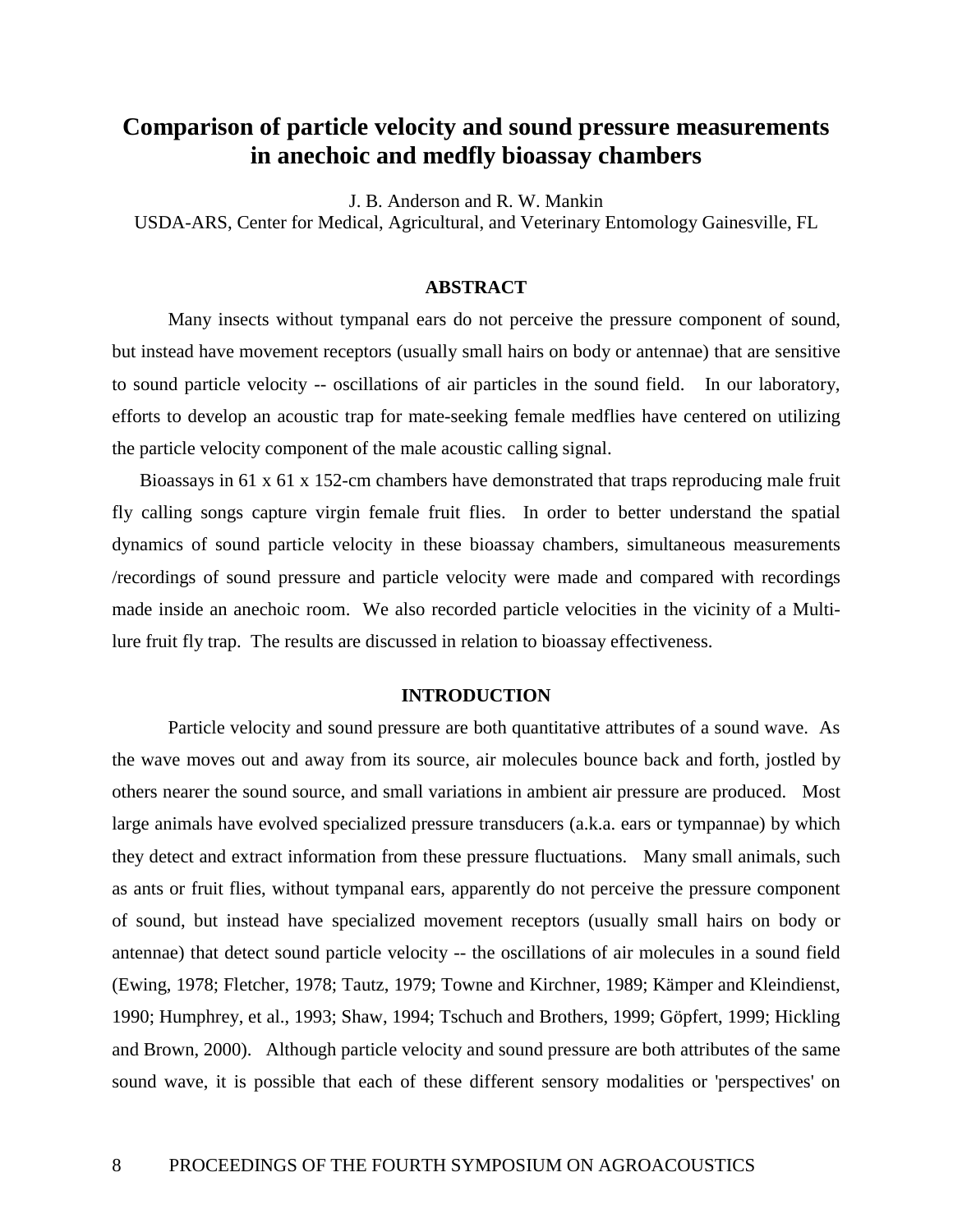sound might convey somewhat different subsets of information or possess unique qualities, particularly near the sound source.

In our laboratory, efforts to develop an acoustic trap for mate-seeking female Mediterranean fruit flies have centered on utilizing the particle velocity component of the male acoustic calling signal. The mating system of this major pest insect is complex, involving the formation of male leks, or non-resource-based mating aggregations (Yuval and Hendrichs, 2000) and the use of chemical, acoustic and visual signals to allure and seduce females. Typically, small leks (3-5 males) form in mid-morning on the sunny side of particular trees (Whittier et al., 1992; Shelly et al., 1994). Each male positions himself on the underside of a separate leaf, and everts his balloon-like rectal epithelial sac to release sex pheromone (Prokopy and Hendrichs, 1979; Arita and Kaneshiro, 1989). Males also generate a long, droning, wing vibration or 'calling song' at a mean fundamental frequency of ~ 350 Hz (Webb et al., 1983; Sivinski et al., 1989). When a female approaches by landing on the top of his leaf, the male orients to her shadow, and continues calling until she comes underneath. He then switches to a pulsing 'approach song' (lower in pitch: fundamental frequency ~ 195 Hz.) consisting of short bursts of 'wing fanning', during which gusts of pheromone are directed toward the female (Arita and Kaneshiro, 1989), and moves toward the female, displaying visual signals such as his white 'capitata' (orbital bristles) and 'head rocking' (Holbrook et al., 1970; Landolt et al., 1992). If the female remains receptive, the male leaps onto her back and attempts copulation (which, to be successful in transferring sperm, must last 1-2 hours) (Seo et al., 1990). Female choice is evidently always possible; females can and do walk away at any stage (Shelly, 2000).

Courtship in this species has been studied intensively, as the entire success of the SIT (Sterile Insect Technique) program rests on the sexual prowess of the released (sterile) males. Although some studies have found released males less successful at mating than wild males, the authors could identify no single element of behavior to account for this difference (Liimatainen et al., 1997). They concluded that the timing and correct sequence of behaviors was less organized in mass released males, but some of their findings could be interpreted differently. For example, they found that females did not respond to calling by (unsuccessful) mass released males by approaching (as they did for successful wild males) but only by standing where they happened to be (Liimatainen et al., 1997). The quality of the male's calling sound could very well be critical in this matter.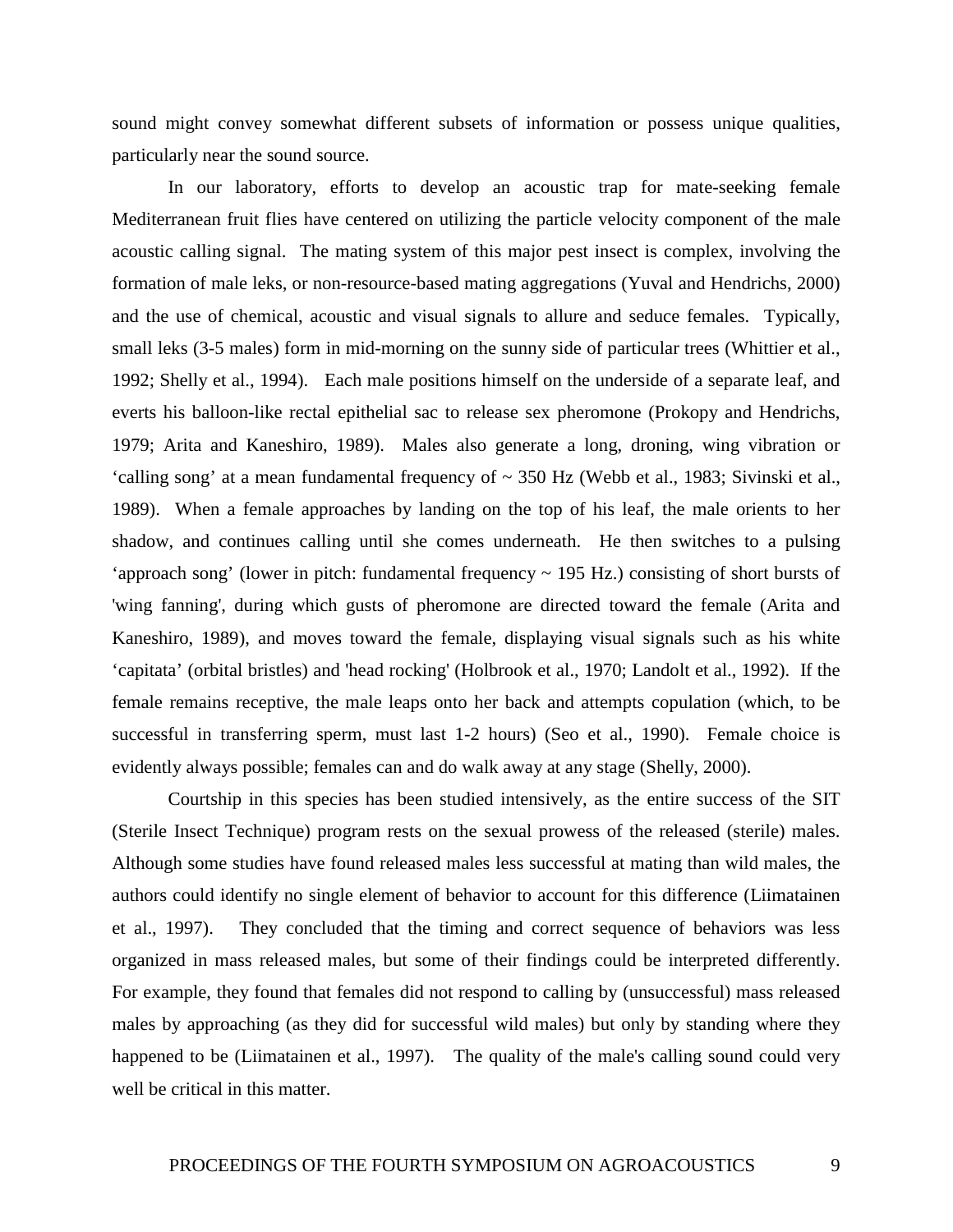We made recordings of male calling songs, and discovered that unmated female medflies were attracted when these were played back through a plastic funnel that was free to vibrate. We have done extensive bioassays in 61 x 61 x 152-cm bioassay chambers to demonstrate that virgin females are captured by fruit fly traps that reproduce male calling song in this manner. In order to better understand the particle velocity patterns to which the females were exposed in this context, we made several simultaneous measurements /recordings of sound pressure levels (SPL) and particle velocity levels (PVL) inside an anechoic room and, within the Plexiglas bioassay chambers. We also made both types of measurements around a Multi-Lure fruit fly Trap (Better World Manufacturing, Fresno, CA).

## **METHODS**

We conducted three types of comparative measurements of both particle velocity and sound pressure: **1.** Sound level vs. distance within an anechoic room **2.** Sound level at different locations in the medfly bioassay chambers, and, **3.** Measurements 1 cm from the top opening of a Multi-Lure fruit fly Trap (MLT) in the anechoic room, positioned over a meter from the sound source.

As a sound source, we used a simple tone at  $\sim$  350 Hz. generated with either a function generator (Leader Model LFG1300S) or an "acoustic laser" (small thermoacoustic engine) (Garrett and Chen, 2000; Garrett and Backhaus, 2000, or we used a recording of the male calling song (e, g., [http://cmave.usda.ufl.edu/~rmankin/soundlibrary.html\)](http://cmave.usda.ufl.edu/). Sound pressure levels (SPL) were measured with a B&K model 4145 microphone, and particle velocity levels (PVL) were measured with a Microflown half-inch ICP© probe (Microflown Technologies, Eisenstraat, The Netherlands). These signals were recorded with a B&K Model 2639 preamplifier, and a digital audio tape recorder (DAT) ((TEAC model DA-P1, Montebello, CA; input level  $= 5$ ), subsequently digitized at 25 kHz and analyzed using the DAVIS insect sound analysis program (Mankin, et al., 2000a, b), as well as a speech analysis system (CSL Model 4300B) (Kay Elemetrics Corp., Lincoln Park, NJ).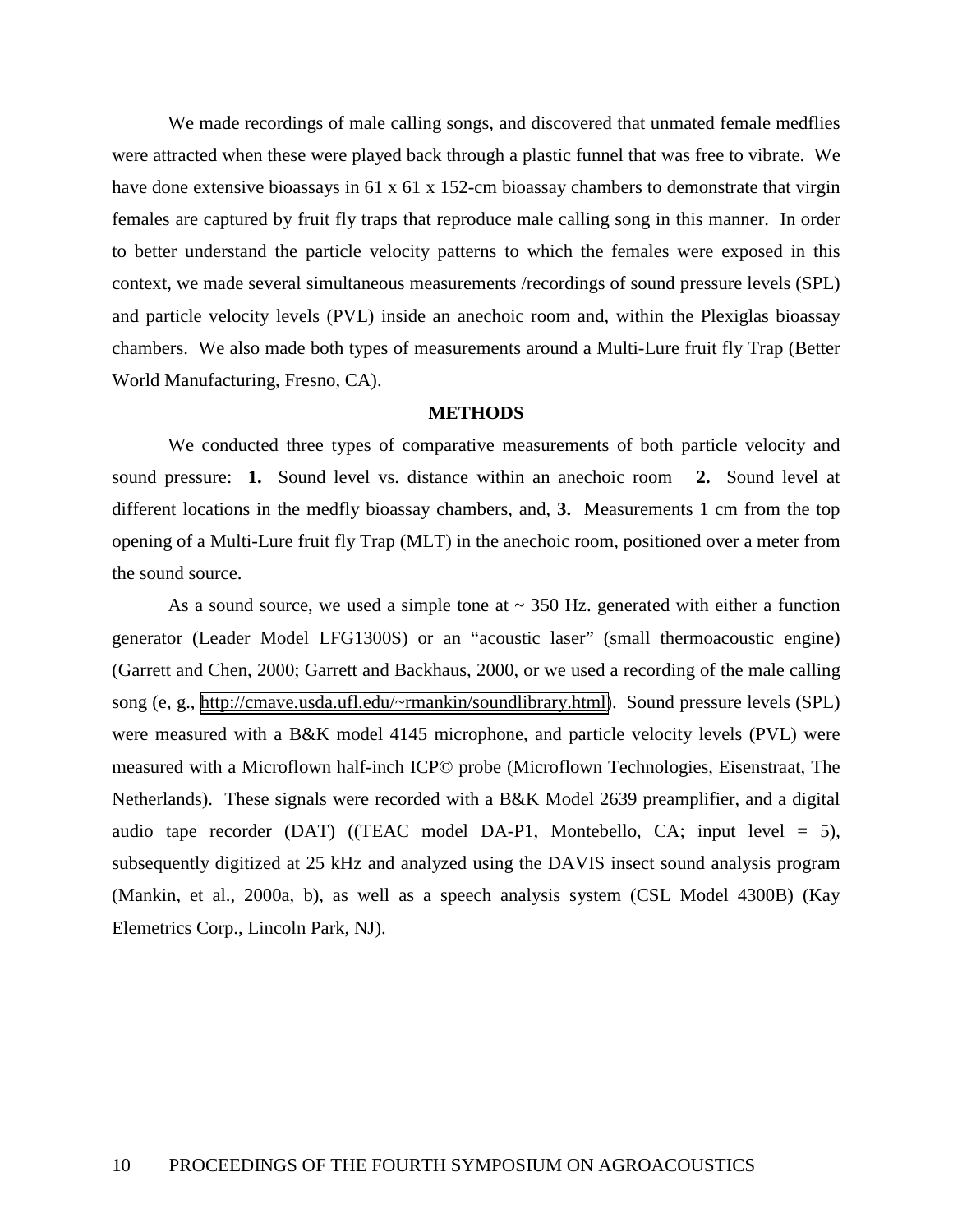## **RESULTS AND DISCUSSION**

### **Anechoic room: attenuation with distance**

We found that, under simple conditions (i.e., far field, no echoes), simultaneous measurements of sound pressure levels (SPL) and particle velocity levels (PVL) are very equivalent. The two types of measurements in the anechoic room matched almost exactly except at near field distances, where the PVL component, as expected, showed increasingly higher values closer to the sound source (Figure 1.). Outside the near field, both measurements showed attenuation proportional to  $(distance)^2$  that was expected.



 **Figure 1.** Measurements of sound pressure levels (SPL) and particle velocity levels (PVL) at different distances from a single sound source (350 Hz. tone) in an anechoic room

The fact that PVL attenuates more rapidly than SPL in the near field has led to the common assumption that, as an effective sensory modality, particle velocity is limited to short distances. However, as our results clarify, outside the near field, PVL attenuates at the same rate as SPL and is, at least potentially, discernable by insects with movement receptors specialized to detect it. The addition of the funnel to the speaker amplified the sound of a 350 Hz. tone about 10 dB (at a sound level of ~65 dB) for both SPL and PVL.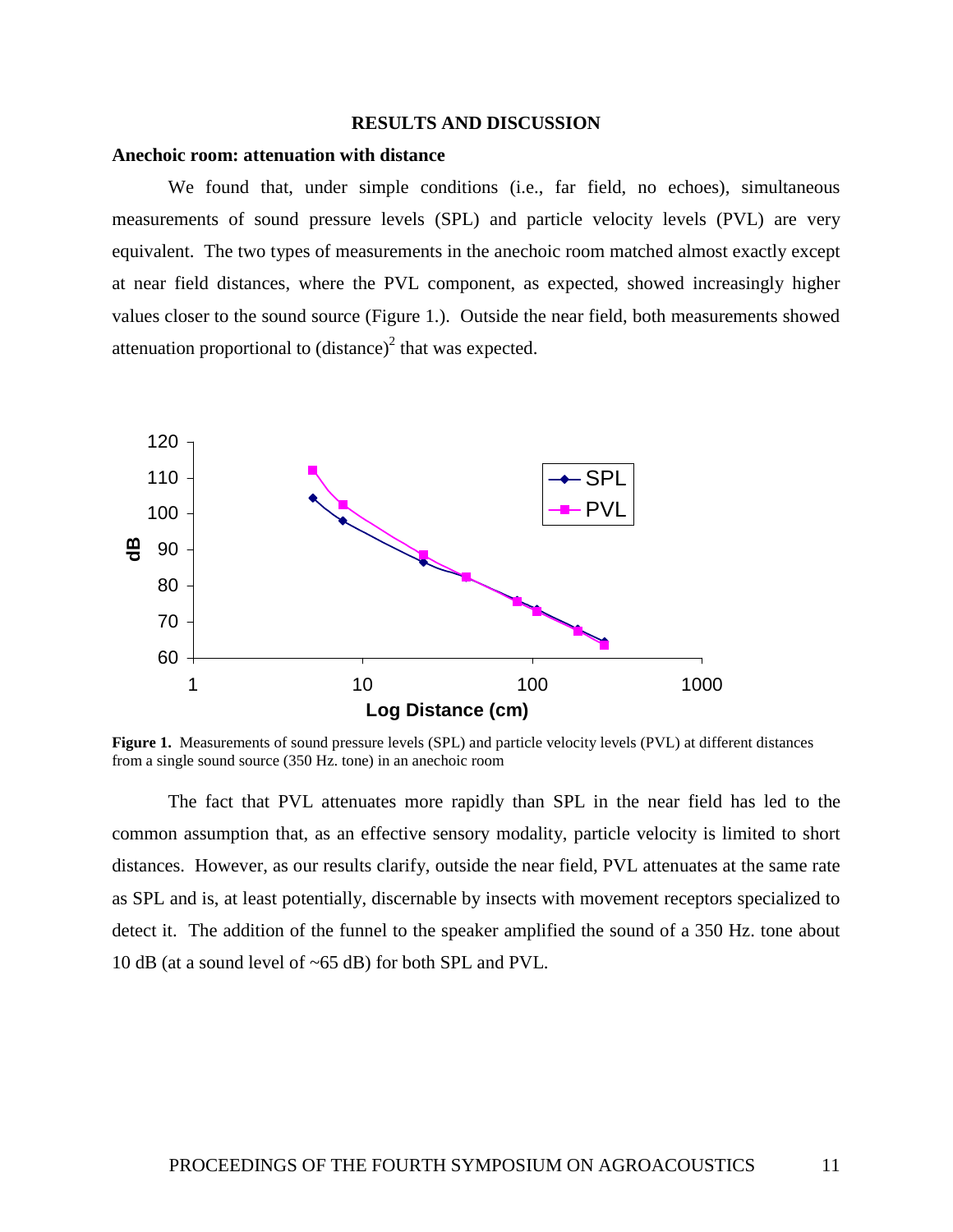



**Figure 2.** Sound Pressure Levels (SPL) and Particle Velocity Levels (PVL) in Medfly bioassay arena with two chambers stacked on each other in two adjacent rooms. The 350 Hz standing wave is drawn to scale and predicted zones of high and low SPL and PVL are identified.

Inside the Plexiglas bioassay chambers, neither of the types of measurement showed much attenuation with distance (Figure 2.) Even within chamber #1 containing the sound apparatus, both measurements were relatively uniform across the chamber, especially in the case of PVL, with SPL showing a pattern of lower values in the center of each chamber. The room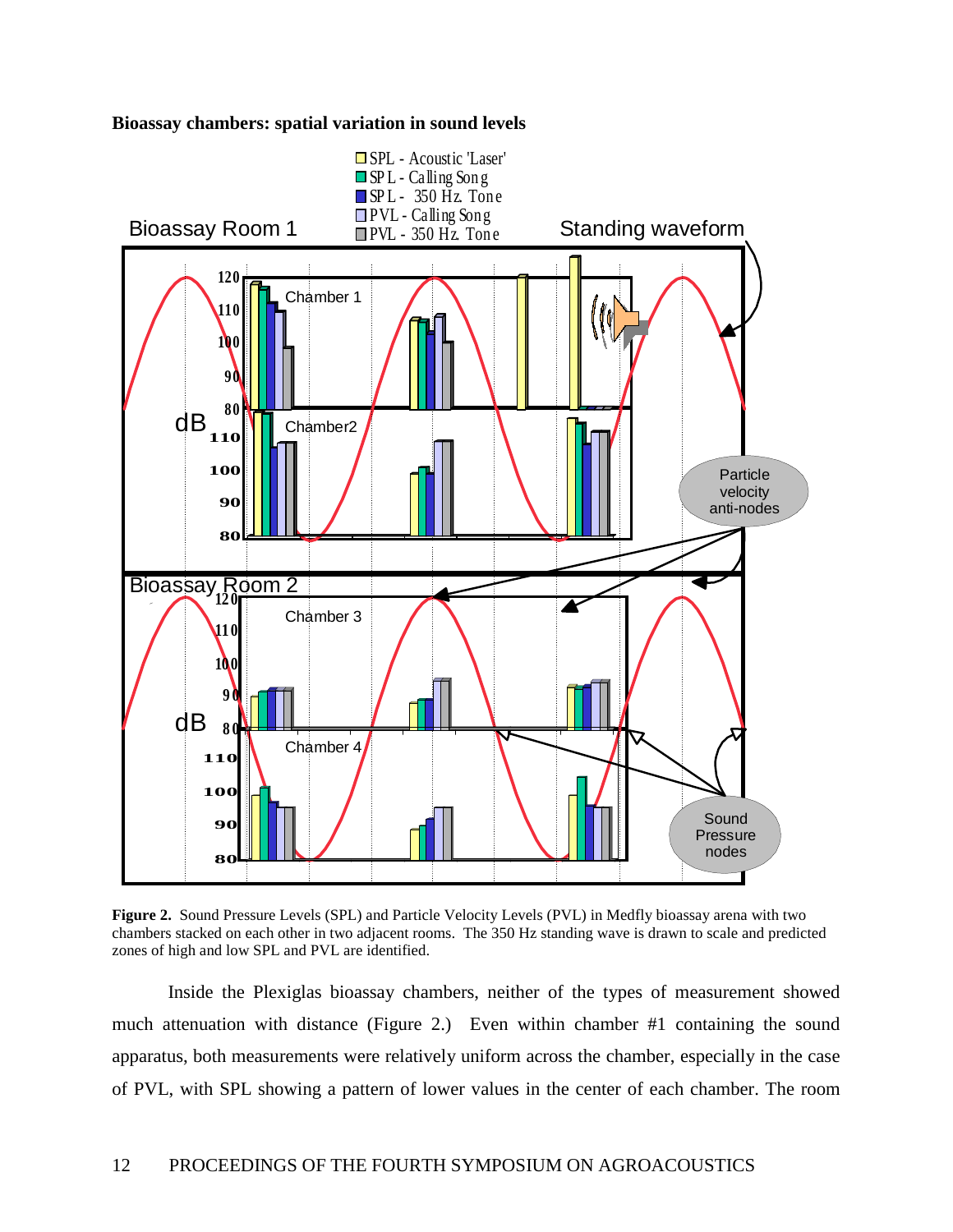length was 2.44 m, almost exactly 2.5 times the wavelength of the 350 Hz. signal, (0.984m) which could lead to a strong standing wave resonance effect within each room, and account for the uniformity of the sound level measurements. Because of the spatial uniformity of the signal, the females did not have good spatial cues to identify the location of the sound except where the sound was most intense, within a few cm of the source.

The sound pressure levels and the pressure velocities had different spatial distributions in the chambers. This difference derives partly from the fact that sound pressure and particle velocity are 90º out of phase, and under resonant conditions the spatial variations in each of these parameters caused by wave interference would be segregated by a quarter wavelength (with a 350 Hz. tone, this is 24.57 cm).

# **Multi-lure fruit fly trap: resonance near upper opening**

 The largest, divergence in our comparisons of sound pressure levels (SPL) and particle velocity levels (PVL) occurred at the small, upper opening of the Multi-Lure Trap (MLT). Both parameters were measured 1cm from this opening when either a 350 Hz. tone or Medfly song was played from a speaker over a meter away. Figure 3 shows the surprising results: a large increase in PVL but almost no change in SPL. Figure 3,  $A \& B$  shows recordings made while the spherical plastic trap, hanging from a string, was made to rotate so that the upper opening at each revolution passed 1 cm from the B & K microphone (SPL) and the Microflown (PVL). The SPL hardly changed as the opening rotated past, whereas the PVL increased more than 2-fold. Figure 3D shows a frequency scan (from 280 - 380 Hz. over ten seconds) with the trap stationary and both sensors positioned 0.5 cm from the opening. The frequency of highest PVL resonance is around 300 Hz., but somewhat lower with respect to SPL  $(\sim 290 \text{ Hz.})$ .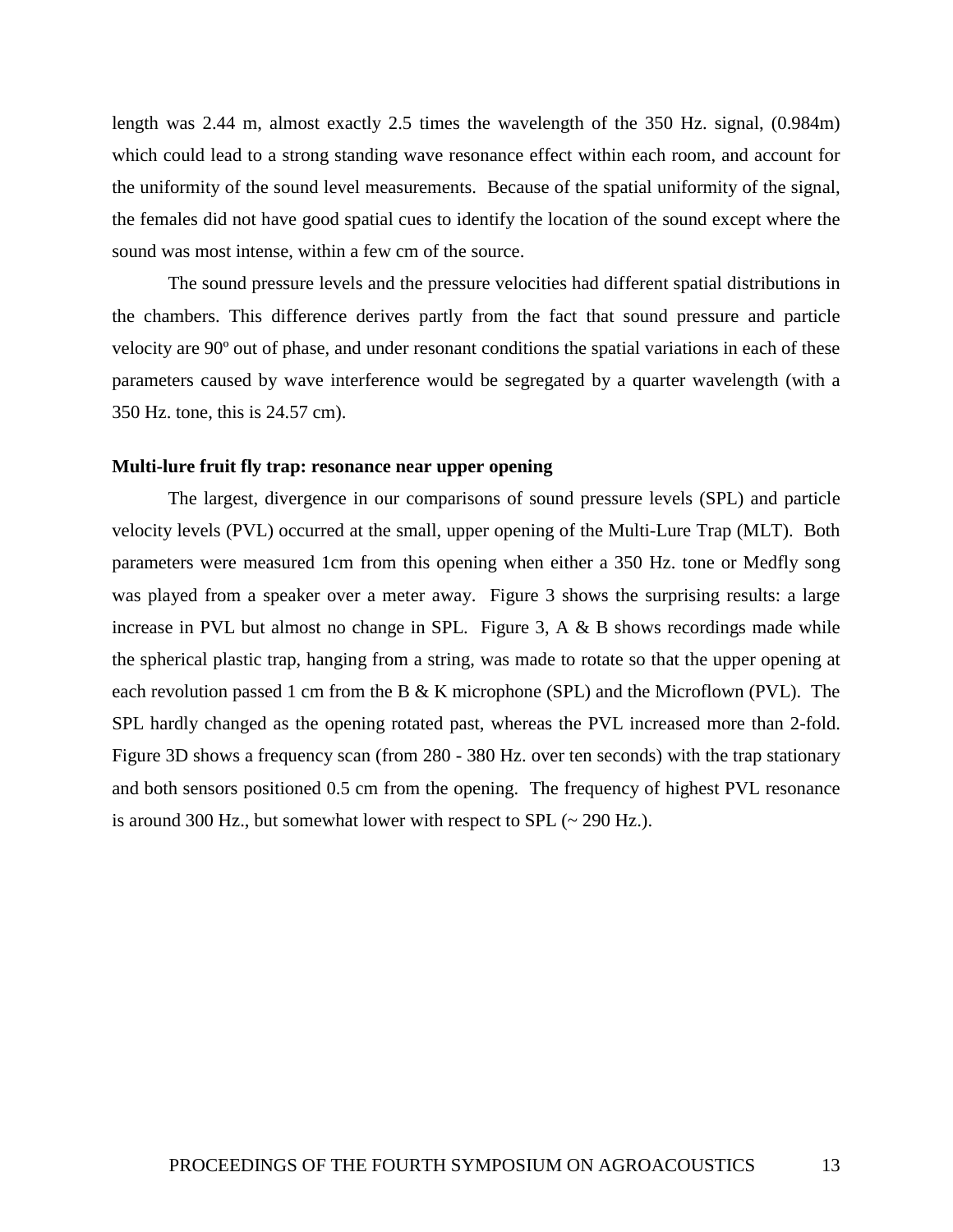

**Figure 3.** Measurement of SPL (3.A&C) and PVL (3.B&D) recorded near the upper opening of a MultiLure fruit fly trap in an anechoic room 107 cm from a sound source (350 Hz. tone). 3A and B were measured 1 cm from a spinning trap during a 10-s interval. 3C and D were recorded 0.5 cm from the opening of a stationary trap, during a frequency scan (sound source changing from 280 to 380 Hz. over 10 seconds).

 This is another example of the spatial segregation of sound pressure (nodes) and particle velocity (anti-nodes) under standing wave conditions. In the presence of an ambient 350 Hz. tone, the area around the trap opening showed a high standing PVL, with the air oscillating back and forth out of the opening. Zones of high SPL should exist inside (with denser accumulations of molecules and not much air movement), where maximum air compression occurs at each cycle of vibration. These sound pressure nodes, locations of standing sound pressure maxima, like those mapped out in the bioassay room (Figure 2), will be loud to animals with eardrums. On the other hand, to insects having movement receptors for 'hearing' sound particle velocity, the opening of a resonator (a PVL anti-node) must also have a 'loud' or unusual sound.

# **ACKNOWLEDGEMENTS**

This study was funded in part by a BARD Research Grant (No. IS-3137-99), to Amos Mizrach, Principal Investigator, Israel, and Richard Mankin, USA) We are grateful to our cooperating investigators in Israel Amos Mizrach and Michele Mazor) for valuable feedback, and we thank Stephen Garrett for the custom built, 'acoustic laser'. We appreciate the expert technical assistance of Everett Foreman, as well as aid and use of facilities from others at the Center for Medical and Veterinary Entomology (CMAVE) Gainesville, FL.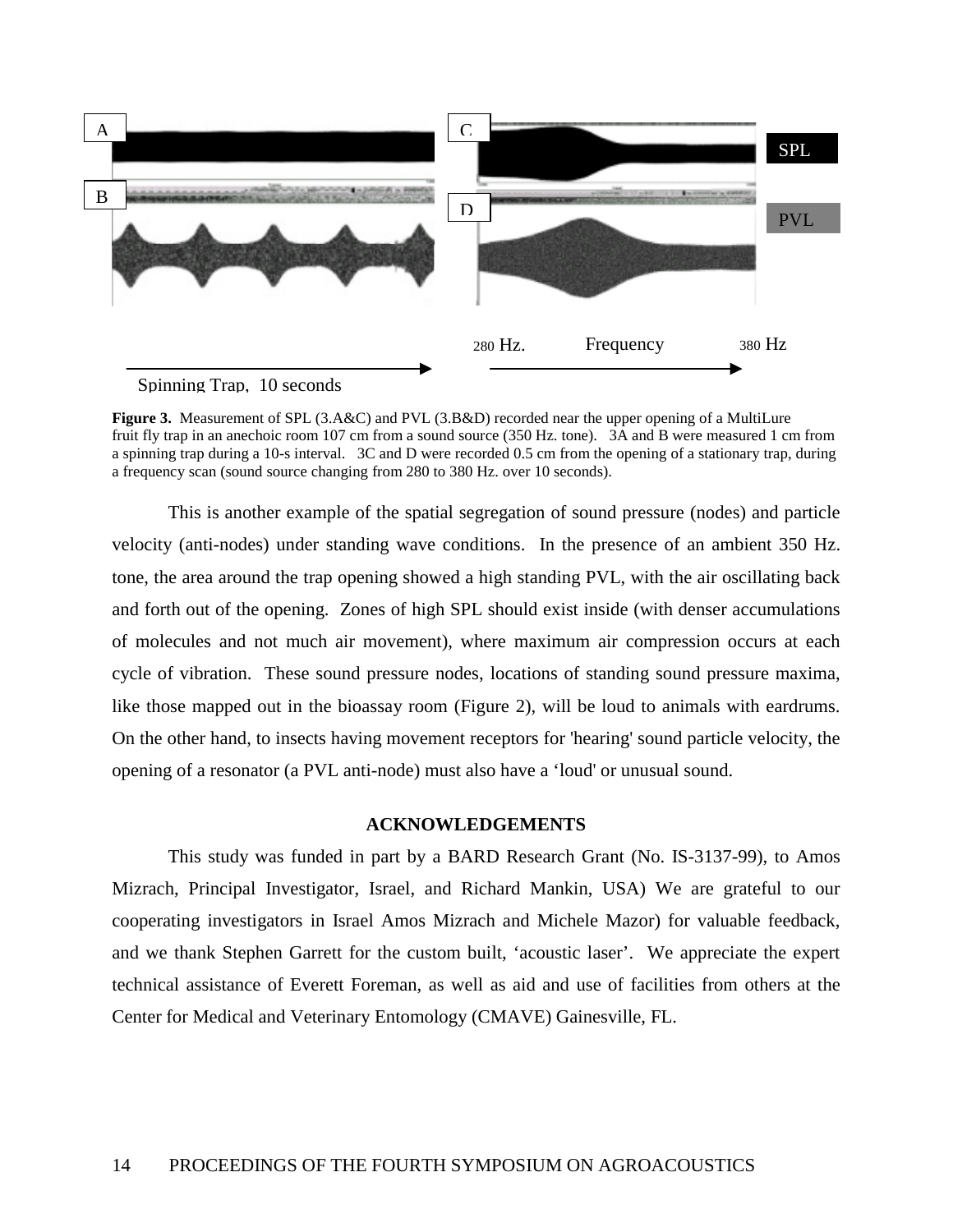#### **REFERENCES**

- Arita, L. H., and K. Y. Kaneshiro (1989). Sexual selection and lek behavior in the Mediterranean fruit fly, *Ceratitis capitata* (Diptera: Tephritidae). *Pac.Sc.* 43: 135-143.
- Ewing, A. W. (1978). The antenna of *Drosophila* as a 'love song' receptor. *Physiol. Entomol*. 3: 33-36.
- Fletcher, N. H., 1978. Acoustical response of hair receptors in insects. *J. Comp. Physiol. A.* 127:185-189.
- Fletcher, B.S. (1989). Movements of tephritid fruit flies. In A.S. Robinson and G. Hooper (eds): Fruit flies; their biology, natural enemies and control. Amsterdam: Elsevier, pp. 209-219.
- Garrett, S.L., and R. Chen. (2000). Build an "Acoustic Laser" *Echoes*. 10, 3. p.4-5.
- Garrett, S.L., and S. Backhaus. (2000). The Power of Sound. *American Scientist*. 88, 516-525.
- Göpfert, M.C. H. Briegel, and D. Robert (1999). Mosquito hearing: Sound-induced antennal vibrations in male and female *Aedes aegypti*. *J. Exp. Biol.* 202: 2727-2738.
- Hendrichs, J. (1996) Action programs against fruit flies of economic importance: session overview. In B.A. McPheron and G.J. Steck (eds): Fruit fly pests; a world assessment of their biology and management. Delray Beach: St. Lucie Press, pp. 513-519.
- Hickling, R., and R.L. Brown (2000). Analysis of acoustic communication by ants, with particular application *to Solenopsis richteri. J. Acoust. Soc. Amer*. 108: 1920-1929.
- Holbrook, F. R., L. F. Steiner, and M. S. Fujimoto. (1970). Mating competitiveness of Mediterranean fruit flies marked with fluorescent powers. *J. Econ. Entomol.* 63: 454-455
- Humphrey, J.A.C., R. Devarakonda, I. Iglesias, and F.G. Barth. (1993). Dynamics of arthropod filiform hairs. I. Mathematical modeling of the hair and air motions*. Phil. Trans. R. Soc. Lond. B.* 340: 423-444.
- Kämper, G., and H.-U Kleindienst (1990). Oscillation of cricket sensory hairs in a lowfrequency sound field. *J. Comp. Physiol.* 167: 193-200.
- Landolt, P.J., R.R. Heath, and D.L. Chambers. (1992) Oriented flight responses of female Mediterranean fruit flies to calling males, odor of calling males, and a synthetic pheromone blend. Entomol. Exp. Appl. 65: 259-266.
- Liimatainen, J., A. Hoikkala, and T. Shelly. (1997). Courtship behavior in *Ceratitis capitata* (Diptera, Tephritidae) Comparison of Wild and Mass-Reared Males. *Ann. Entomol. Soc. Am*. 90: 836-843.
- Mankin, R. W., J. Brandhorst-Hubbard, K. L. Flanders, M. Zhang, R. L. Crocker, S. L. Lapointe, C. W. McCoy, J. R. Fisher, and D. K. Weaver. (2000a) Eavesdropping on insects hidden in soil and interior structures of plants. J*. Econ. Entomol*. 93: 1173-1182.
- Mankin, R. W., E. Petersson, N. D. Epsky, R. R. Heath, and J. Sivinski. (2000b) Exposure to male pheromones enhances Anastrepha suspensa (Diptera: Tephritidae) female response to male calling song. *Fla. Entomol*. 83: 411-421.